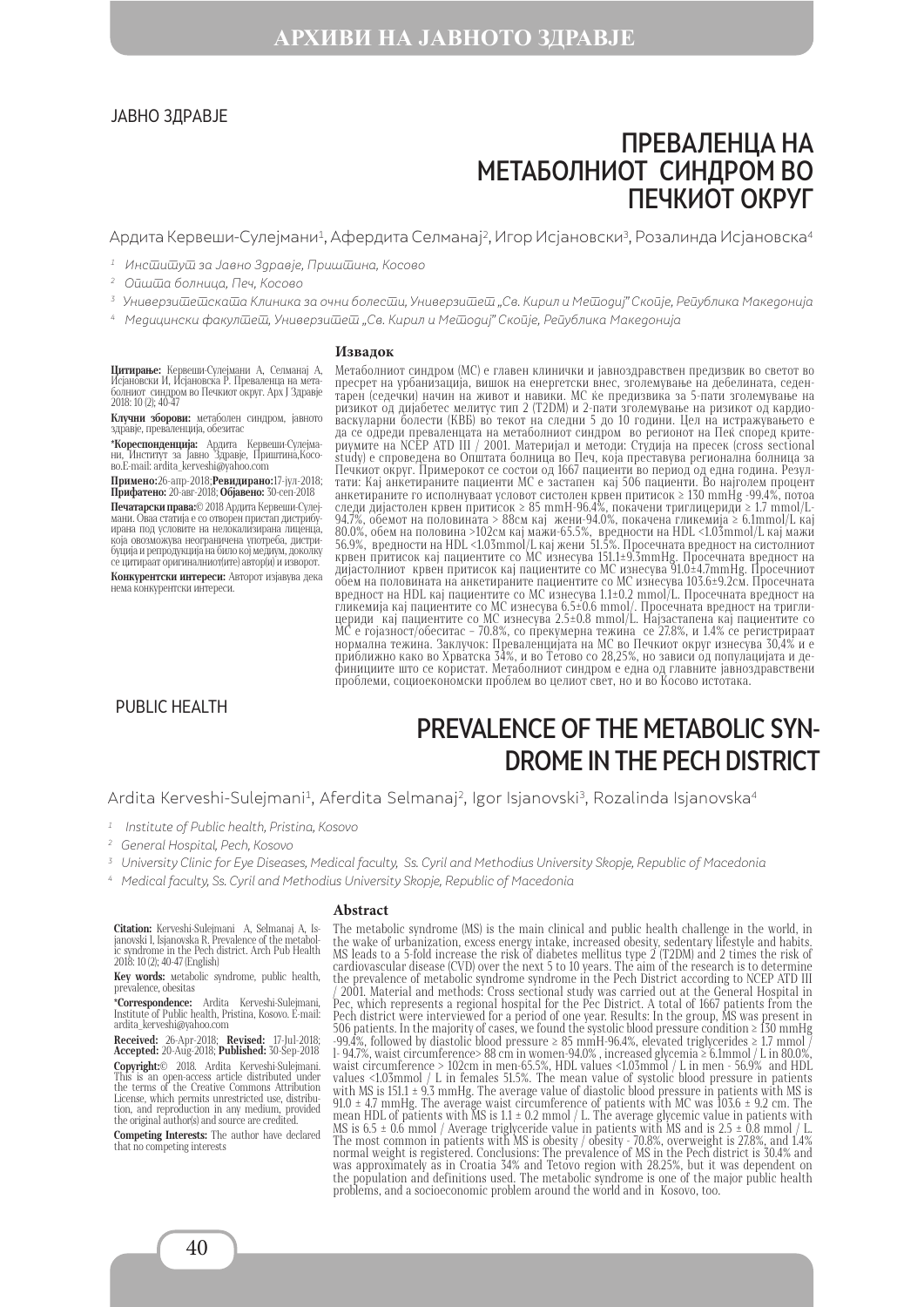## **Vol.10 No.2 2018**

## **Introduction**

Demographic changes combined with increased prevalence of obesity and physical inactivity and urbanization are the most risk factors that explain the increase in the metabolic syndrome problem in a global perspective. This is a common knowledge for decades, but nevertheless, very few studies focus on actual changes in lifestyle-related factors<sup>1</sup>. The metabolic syndrome (MS) is the main clinical and public health challenge in the world in time of urbanization, increased energy intake, increased obesity, sedentary lifestyle and habits. MS will increase the risk of diabetes mellitus type 2 (T2DM) five times and 2 times the risk of cardiovascular disease (CVD) over the next 5 to 10 years<sup>2</sup>.

In 1981, the term "metabolic syndrome" was used to describe the common occurrence of hyperlipoproteinaemia, diabetes, hypertension, gout, and obesity in combination with an increased incidence of cardiovascular disease, fatty liver and cholelithiasis<sup>3</sup>. The metabolic syndrome (MS) is one set of risk factors, which predispose to the development of type 2 diabetes (T2DM) and cardiovascular disease (CVD)4 .

Several definitions of the Metabolic Syndrome (6 of the number) are proposed. The first definition is defined by the World Health Organization (WHO) in 1988, when the WHO makes an attempt to standardize the criteria5,6.

The last harmonized definition is seventh, where 5 risk factors were considered as necessary4 :

- 1. increased waist according to the specifics of each country;
- 2. triglycerides  $\geq 150$  mg / dl,
- 3. HDL-C <40 mg / dl in men and <50 mg / dl in women,
- 4. Systolic blood pressure  $\geq$  130 mm Hg or diastolic blood pressure ≥ 85 mm Hg and
- 5. Fasting glucose> 100 mg / dl.

One of the definitions is the National Cholesterol Adult Tertiary Adult Tretman III (NCEP ATD III), a pan-III study program, introduced in 2001. According the definition, the definition of metabolic syndrome should have at least three of the following factors<sup>5</sup>:

- 1. obesity (waist circumference of 102 cm> in men,> 88 cm in females)
- 2. Triglycerides  $\geq 1.7$  mmol / L
- 3. HDL-cholesterol <01.03 mmol / L in men, <1.29 mmol / L in women
- 4. systolic blood pressure  $\geq 130$  mmHg and / or diastolic blood pressure ≥ 85 mmHg
- 5. glycemia  $\geq 6.1$ mmol / L

In the world, the prevalence of MS ranges from <10% to 84%, depending on the region, urban or rural environment, the demographic characteristics (sex, age, race and ethnicity) of the population and which definition of the syndrome is used (7, 8).

Aim of the study is to to determine the prevalence of metabolic syndrome syndrome in the Pech District according to NCEP ATD III / 2001.

# **Material and methods**

Cross sectional study was performed at the Pech's General Hospital, which is a regional hospital for the Pech district. Pech district is one of the seven districts in Kosovo. The Pech district covers the municipalities of Pech, Klin, Dechani and Istok, according to the latest report by UMNIK in 2011, the population is over 420,000 inhabitants. The administrative center of Pech district is Pech. The study included patients over 18 years, and the exclusion criterion was pregnancy. Demographic data and clinical parameters in this study are provided through a questionnaire. The WHO STEPS Instrument for Chronic Disease Risk Factor Surveillance was used, adapted to the population in Kosovo. The questionnaire consisted of 5 sections, after the pilot study suffered minor corrections and adjusted to the population in the Pech district.

Part I consists of sociodemographic data: sex, age, marital status, education, place of residence, employment, monthly income. Part II consists of questions for smoking (daily), alcohol consumption (daily consumption), consumption of salt/quantity, fruit (frequency and quantity), spice (frequency and quantity), meat, consumption of fat from animal or plant origin , physical activity during the day. Physical activity in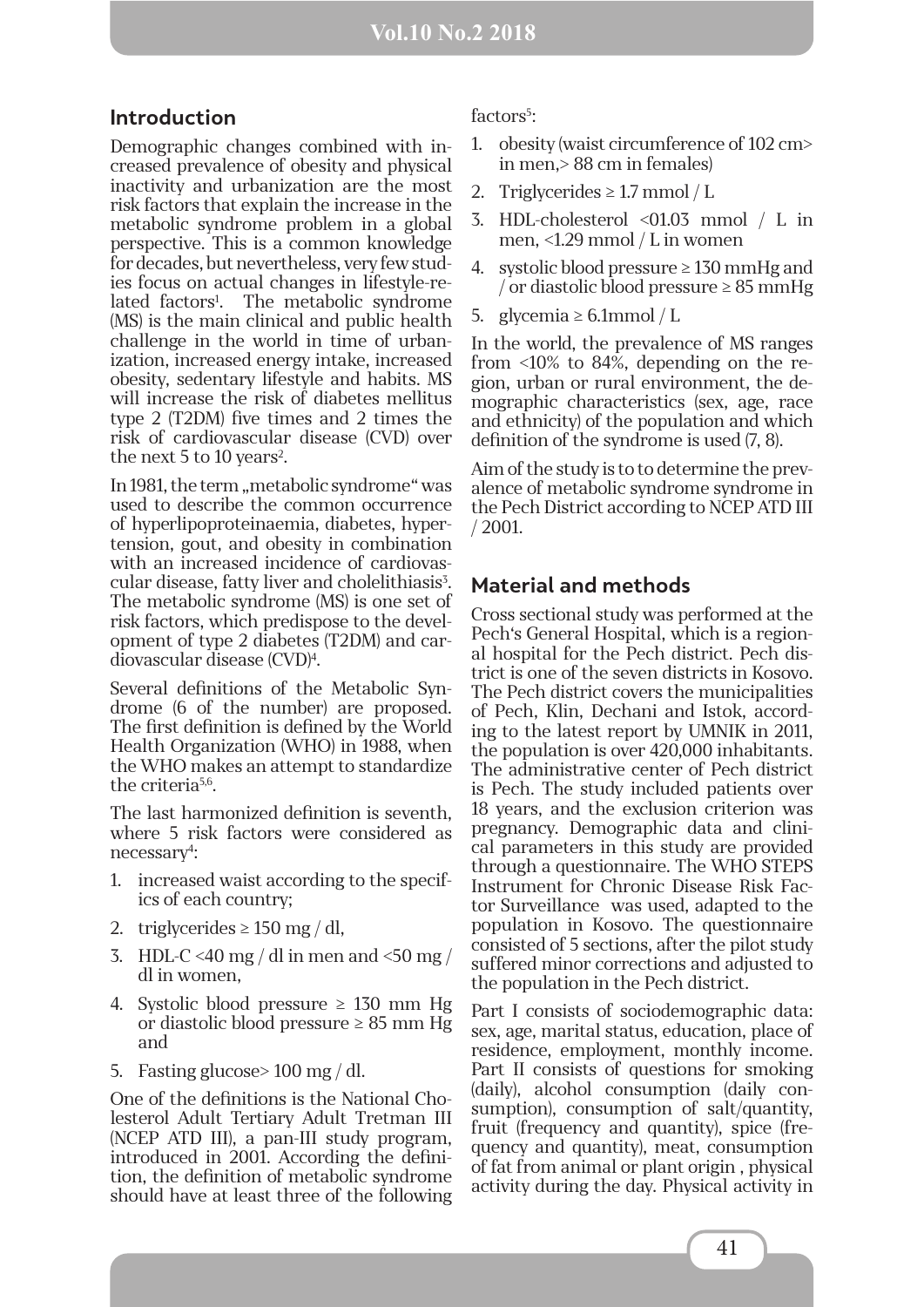patients according to the questionnaire refers to each daily activity divided into four levels. Part III consists of questions about noticed/registered hypertension, diabetes, familial history of diseases (hypertension, heart words, diabetes). Part IV consists of anthropometric measurements (height, weight, structure between crystalline or the lower rib, arterial pressure measured in a sitting position). V part consists of biochemical measurements (triglycerides, HDL-cholestrol, LDL, glycemia).

the questionnaire.

Kosovo uses the definition according to the National Cholesterol Education Program Adult Tretmant Panel III (NCEP ATD III).

# **Results**

In the study, 1667 patients from Pech District were interview for a period of one year. 59.9% were from Pech, 16.6% were from the Istok, 13.7% were from Decani and 9.8% were from Klin (table 1).

| city    | number | %     |
|---------|--------|-------|
| Pech    | 999    | 59.9  |
| Istok   | 276    | 16.6  |
| Dechani | 229    | 13.7  |
| Klina   | 163    | 9.8   |
| total   | 1667   | 100.0 |

In this paper we analyzed part IV and V of

**Table 1:** View of the respondents by place of residence

According to the analysis of the data MS was registered in 506 (30.4%) of interviewed patients, and in 69.6% (1161) not registered according to NCEP ATD III / 2001

| conditions                                 | number | $\%$ |
|--------------------------------------------|--------|------|
| 1. triglycerides $\geq 1.7$ mmol / L       | 479    | 94.7 |
| 2. systolic blood pressure $\geq 130$ mmHg | 503    | 99.4 |
| 3. diastolic blood pressure $\geq 85$ mmH  | 488    | 96.4 |
| 4. HDL < $1.03$ mmol / L - men             | 99     | 56.9 |
| 5. HDL <1.29 mmol $/L$ - women             | 171    | 51.5 |
| 6. waist circumference> 102cm - men        | 114    | 65.5 |
| 7. waist circumference> 88cm - women       | 312    | 94.0 |
| 8. Glucose $\geq 6.1$ mmol / L             | 405    | 80.0 |

**Table 2:** Characteristics of the interviewed patients with MS according NCEP ATD III / 2001

Most of the participants meet the conditions set by NCEP ATD III: systolic blood pressure  $\geq$  130 mmHg -99.4%, followed by diastolic blood pressure  $\geq 85$  mmH-96.4%, elevated triglycerides  $\geq$  1.7 mmol / l-94.7%, waist circumference > 88cm

in women-94.0%, elevated glycaemia ≥ 6.1mmol / l at 80.0%, waist circumference > 102cm in men-65.5%, HDL values <1.03mmol / L in men, 56.9% HDL values <1.03mmol / L in women 51.5% (tab 2).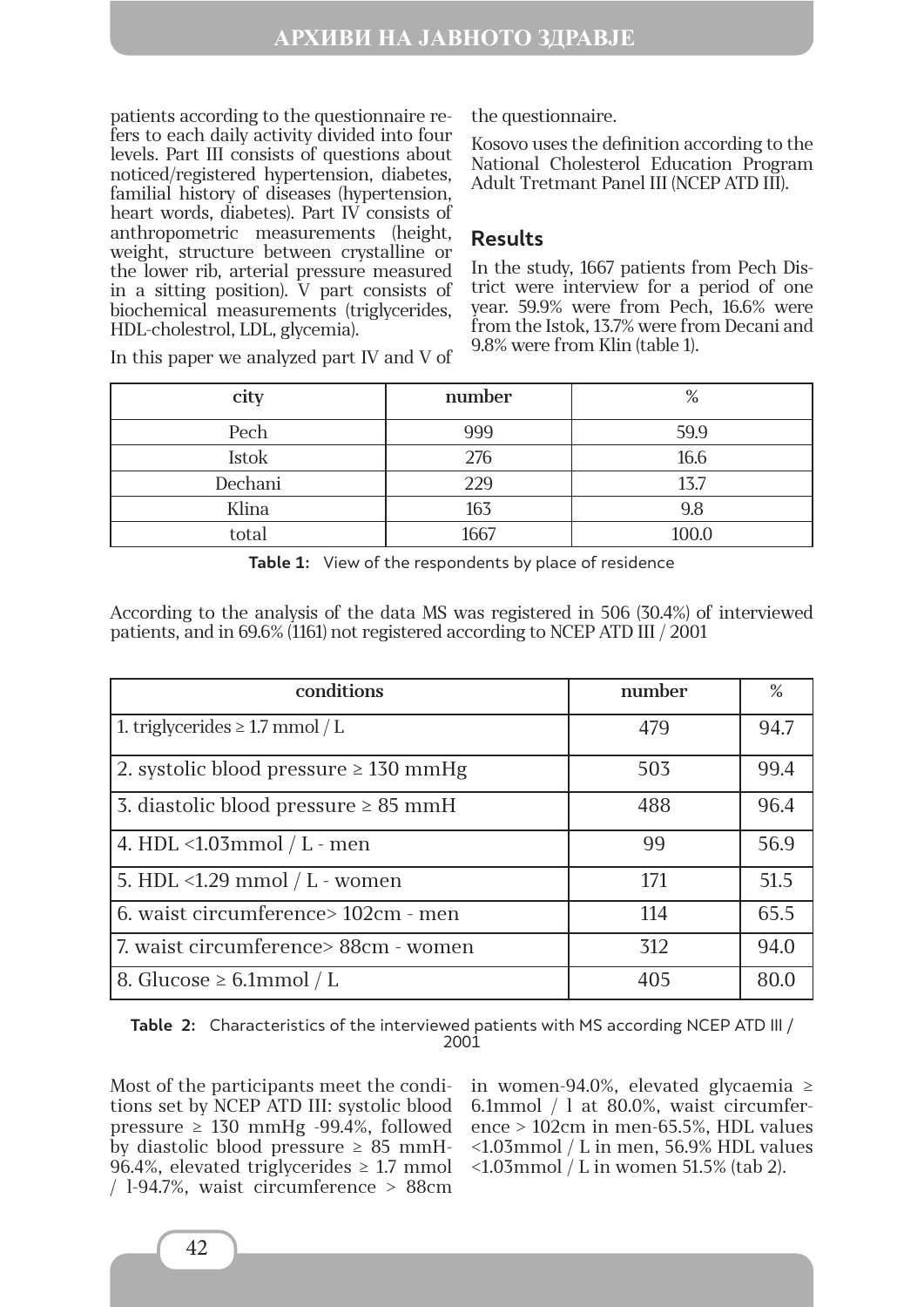| height      |               |           |                     |         |         |  |  |  |
|-------------|---------------|-----------|---------------------|---------|---------|--|--|--|
| <b>MS</b>   | average       | ${\bf N}$ | Std.Dev.            | minimum | maximum |  |  |  |
| with        | 167,3         | 506       | 6,11                | 147,0   | 190,0   |  |  |  |
| without     | 169,4         | 1161      | 7,09                | 152,0   | 188,0   |  |  |  |
|             | systolic BP   |           |                     |         |         |  |  |  |
| with        | 151,1         | 506       | 9,93                | 125,0   | 180,0   |  |  |  |
| without     | 126,2         | 1161      | 9,57                | 111,0   | 160,0   |  |  |  |
|             |               |           | diastolic BP        |         |         |  |  |  |
| with        | 91,0          | 506       | 4,74                | 80,0    | 110,0   |  |  |  |
| without     | 76,1          | 1161      | 6,80                | 60,0    | 95,0    |  |  |  |
|             |               |           | weight              |         |         |  |  |  |
| with        | 89,2          | 506       | 10,37               | 65,0    | 125,0   |  |  |  |
| without     | 70,5          | 1161      | 8,85                | 50,0    | 99,0    |  |  |  |
|             |               |           | waist circumference |         |         |  |  |  |
| with        | 103,6         | 506       | 9,29                | 82,0    | 138,0   |  |  |  |
| without     | 84,9          | 1161      | 7,57                | 63,0    | 109,0   |  |  |  |
|             |               |           | <b>HDL</b>          |         |         |  |  |  |
| with        | 1,1           | 506       | 0,21                | 0,1     | 2,0     |  |  |  |
| without     | 1,4           | 1161      | 0,20                | 0,68    | 2,23    |  |  |  |
|             |               |           | <b>LDL</b>          |         |         |  |  |  |
| with        | 4.0           | 506       | 1.03                | 1.0     | 10.0    |  |  |  |
| without     | 3.2           | 1161      | 0.62                | 1.5     | 5.4     |  |  |  |
|             | glycemia      |           |                     |         |         |  |  |  |
| with        | 6.5           | 506       | 0.58                | 4.4     | 9.0     |  |  |  |
| without     | 4.9           | 1161      | 0.44                | 3.2     | 6.7     |  |  |  |
|             | triglycerides |           |                     |         |         |  |  |  |
| with        | 2,5           | 506       | 0,83                | 0,74    | 6,8     |  |  |  |
| without     | 1,3           | 1161      | 0,26                | 0,59    | 2,8     |  |  |  |
| cholesterol |               |           |                     |         |         |  |  |  |
| with        | 6,2           | 506       | 1,05                | 3,6     | 13,7    |  |  |  |
| without     | 5,2           | 1161      | 0,63                | 3,3     | 7,8     |  |  |  |

**Table 3:** Anthropometric and biochemical measurements in the interviewed patients with and without MS

The average height in patients with MS is  $167.3 \pm 6.1$  cm, and in the group without MS it is  $169.6 \pm 7.1$  cm. According to the Mann-Whitney U test, the difference is statistically significant for  $p \leq 0.05$  ( $p =$ 0.000150)

The mean value of systolic blood pressure in patients with MS is indicated to be 151.1 ± 9.3 mmHg, and in the group without MS it is  $126.2 \pm 9.6$  mmHg. According to the Mann-Whitney U test, the difference is statistically significant for  $p < 0.05$  ( $p = 0.00$ ). The average value of diastolic blood pressure in patients with MS is higher and amounts to  $91.0 \pm 4.7$  mmHg, and in the group without MS it is  $76.1 \pm 6.8$  mmHg. According to the Mann-Whitney U test, the difference is statistically significant for  $p \le 0.05$  ( $p = 0.00$ ). The average weight in patients with MS is higher and amounts to  $89.2 \pm 0.4$  kg, and in the group without MS it is  $70.5 \pm 8.9$  cm.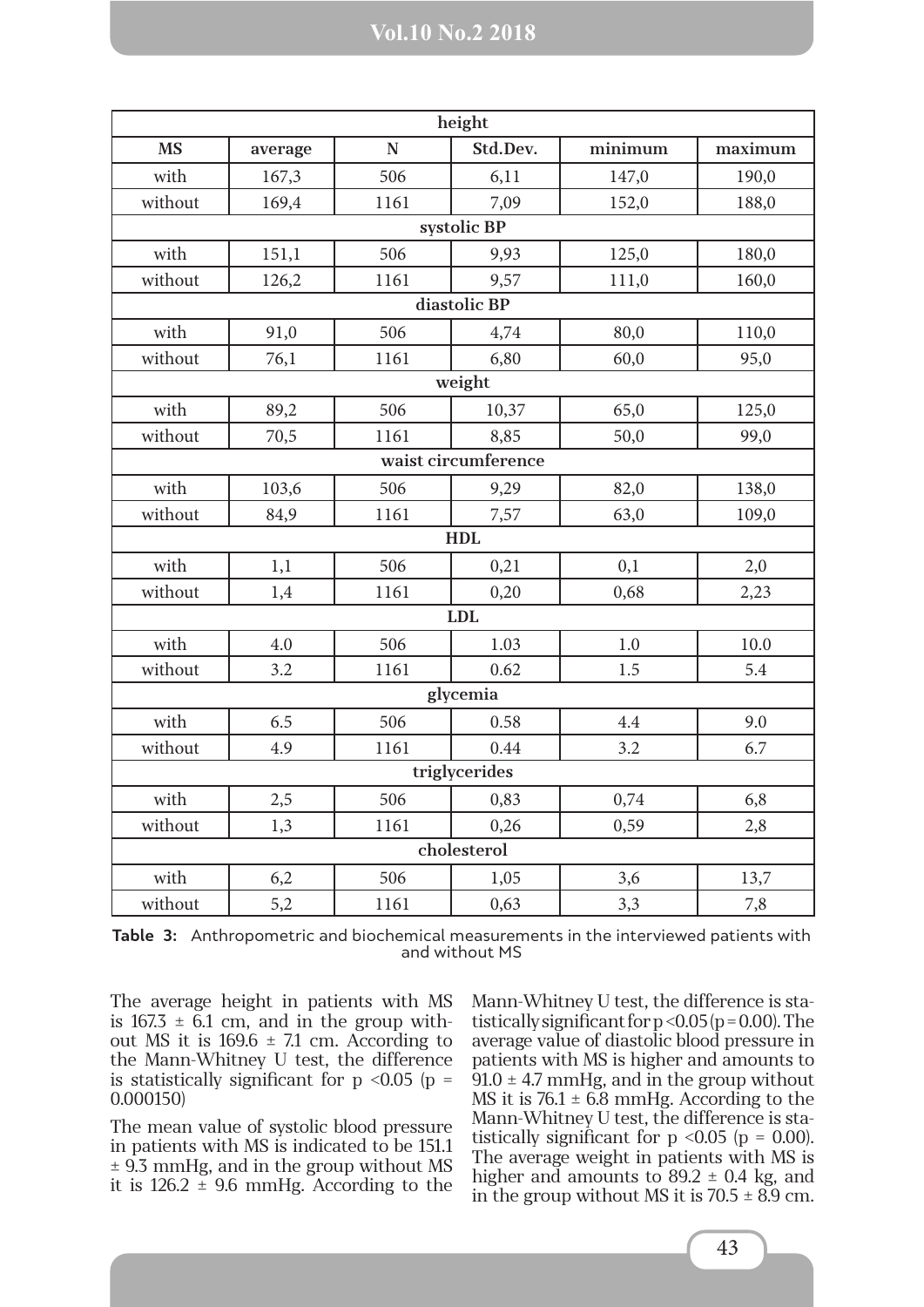According to the Mann-Whitney U test, the difference is statistically significant for p  $< 0.05$  (p = 0.000150).

 The average waist circumference of patients with MC is higher and is  $103.6 \pm 9.2$ cm, and in the group without MC it is 84.9 ± 7.6 cm. According to the Mann-Whitney U test, the difference is statistically significant for  $p \le 0.05$  ( $p = 0.000150$ ).

 The mean HDL value in patients with MS is lower and is  $1.1 \pm 0.2$  mmol / L, and in the group without MS it is  $1.4 \pm 0.2$  mmol / L. According to the Mann-Whitney U test, the difference is statistically significant for  $p \le 0.05$  ( $p = 0.00$ ). The mean LDL value in patients with MS is higher and is  $4.0 \pm$ 1.0 mmol / L, and in the group without MS it is  $3.2 \pm 0.6$  mmol / L. According to the Mann-Whitney U test, the difference is statistically significant for  $p \le 0.05$  ( $p = 0.00$ ).

The average glycemic value in patients with MS is higher and is  $6.5 \pm 0.6$  mmol / L (higher> 6.1 mmol / L than the predicted value with NCEP ATD III) and in the group without MS it is  $4.9 \pm 0.4$  mmol / L. According to the Mann-Whitney U test, the difference is statistically significant for  $p < 0.05$  ( $p = 0.00$ ). The average triglyceride value in patients with MS is higher and is  $2.5 \pm 0.8$  mmol / L (higher than> 1.7 mmol / L of the predicted value with NCEP ATD III), and in the group without MS it is  $1.3 \pm 0.3$  mmol / L. According to the Mann-Whitney U test, the difference is statistically significant for  $p < 0.05$ (p = 0.00). The average cholesterol value in patients with MS is higher and amounts to  $6.2 \pm 1.1$  mmol / L and in the MS without MS it is  $5.2 \pm 0.6$  mmol / L. According to the Mann-Whitney U test, the difference is statistically significant for  $p \le 0.05$  ( $p = 0.00$ ) (tab 3).

Most patients with MS are obesity / obesity - 70.8%, overweight are 27.8%, and 1.4% normal weight (tab and graph 5), the percentage difference is statistically significant between versus the other modes of BMI for p  $\leq$ 0.05 (Difference test, p = 0.0000)

The most common in patients without MS is the normal weight - 66.0%, overweight with 30.8%, and obesity with 3.2% (tab 4), the percentage difference is statistically significant between the normal weight versus other modalities of BMI for p <0.05 (Difference test,  $p = 0.0000$ 

The percentage difference of modalities between the two, BMI -normal weight versus obesity is statistically significant for p <0.05 (Difference test,  $p = 0.0000$ ), and the percentage difference of modalities between the two, BMI - overweight is statically non-significant for p> 0.05 (Difference test,  $p = 0.2186$ 

| <b>BMI</b><br>$\text{kg}/\text{m}$ 2 |            | with MS |       | without MS |       |
|--------------------------------------|------------|---------|-------|------------|-------|
|                                      |            | number  | $\%$  | number     |       |
| $18,5 - 24.9$                        | normal     |         |       | 766        | 66.0  |
| $25 - 29.9$                          | overweight | 141     | 27.8  | 358        | 30.8  |
| $\ge$ = 30                           | obesity    | 358     | 70.8  |            | 3.2   |
| total                                |            | 506     | 100.0 | 1161       | 100.0 |

**Table 4:** Body Mass Index (BMI) in the interviewed patients with and without MS

# **Discussion**

The prevalence of MS is increasing parallel with an increase the obesity  $\sqrt{\ }$  obesity epidemic. Two thirds of the population in America is overweight or obese, and more than a quarter of the population meets the criteria for MS. For 20 years, the survey in America has seen an increase in the prevalence of 27% (1988/94) to 32% (1999/00)1-10. According to world calculations, four out of five deaths were MS consequences will occur in countries with low and middle income. In Europe and North America there are gradual changes in lifestyle over the centuries, where diet based on high carbohydrate intake is replaced by high protein intake. Similar changes occur in third world countries, but in many cases the transition takes place over decades. The combination of increased access to food, reduced physical activity leads to increased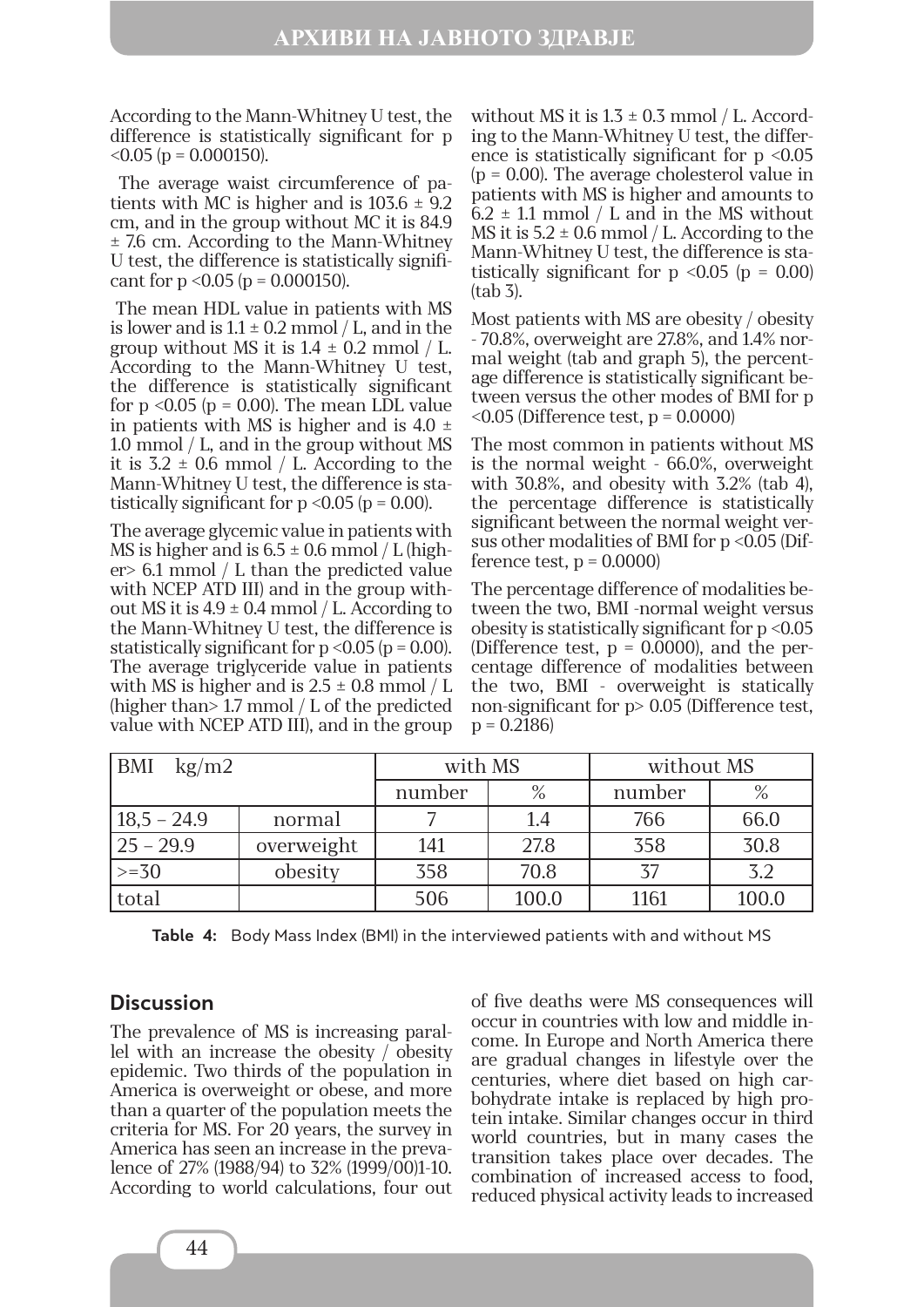prevalence of obesity, dyslipidaemia, hypertension, and hyperglycaemia / diabetes, the combination of which is called a metabolic syndrome<sup>1-10</sup>.

Metabolic syndrome is a public health global problem. About a quarter of the European adult population is estimated to have metabolic syndrome, with similar prevalence being registered in Latin America10. It represents a new epidemic in the development of East Asian countries, including China, Japan and Korea. In Japan, the Ministry of Health, Labor and Social Affairs introduced a screening and intervening program11. The metabolic syndrome was recognized as very common problems in many other countries in the world $12-17$ .

The results of the study show a high prevalence of MS in the Pech District in 30.4% of the interviewed patients. Systolic blood pressure was ≥ 130mmHg in 99.4% of participants, followed by diastolic blood pressure ≥ 85mmHg in 96.4%, elevated triglycerides  $\geq$  1.7 mmol/l in 94.7%, waist > 88cm in women 94.0%, elevated glycose  $\geq 6.1$ mmol/L in 80.0%, waist > 102cm in men-65.5%, decreased HDL<1.03mmol/L in men-56.9% and HDL values <1.29mmol/L in females 51.5% . Such a prevalence of factors that determine MS can lead to an increase the rate of cardiovascular disease and diabetes.

Similar conclusions come from the study prepared in 2012 in the Tetovo region where the prevalence of MS is 28.25% and there was a high prevalence of arterial hypertension, hypertriglyceridemia and visceral adipositis. The rate of elevated triglyceride levels was 39.05%, decreased levels of HDL-C 46.35%, visceral adipositus up 43.17%, increased glucose up to 25.24%, and increased arterial pressure at 52.06%. The limit value in the study of hyperglycaemia is 5.6 mmol/L, and in our study it was 6.1 mmo /L. The study shows a high prevalence of metabolic syndrome by sex, age and ethnicity, as well as related socio-economic and behavioral indicators, such as education levels, family income levels, and degree of physical activity<sup>18</sup>.

In a study performed in Greece in 9696 people, the overall prevalence according to the definition of NCEP-ATP III was lower -24.5%19. Lower prevalence was registered in Bulgaria in 575 healthy people -23%20.

The study performed in Romania, with 2200 participants, has shown that prevalence was 24%. A larger prevalence was registered in Croatia 34% 21,22. A higher prevalence of MS was recorded in the United States of the general population of 34% in the NHANES study 2003-2006 (National Health and Examination Survey Nutrition), the 1988-1994 prevalence according to the criteria ATPIII was 29,20%23.

The Korean epidemiological study "Korean National Health and Nutrition Examination Survery" for the period 1998-2007, has shown continuous increase of the prevalence, in 1998 it was 24.9%, in 2001-29.2%, in 2005-30.4%, and in 2007 - 31.3% 24.

In some Western European countries, a stagnation of prevalence has been registered in recent years as a result of measures taken to reduce risk factors such as in the MONA LISA study in France, it was made comparison between 3405 respondents in 1996 and 3554 respondents in 200625.

Kaur et al. 26 reported that worldwide the prevalence of the Metabolic Syndrome (MS) was between 10 and 84% depending on ethnicity, age, gender, and race, while IDF estimates that a quarter of the world's population has MS. According to Pal and Ellis<sup>27</sup>, 20% of adults in the Western world had MS.

From 2003 to 2012, the overall prevalence of metabolic syndrome in the United States was 33% (95% CI, 32.5% -33.5%) 28.

A study in Turkey found that the prevalence of metabolic syndrome was 34.6% 29. Tan et al. showed that 96.1%, 95.8%, 84.8% and 97.7% of 313 diabetic patients aged ≥30 years had metabolic syndrome, using the definition of NCEP, ATPIII, IDF and harmonized definition<sup>30</sup>.

According to the study of Beltrán-Sánchez and colleagues<sup>31</sup>, the MS was a combination of health disorders such as obesity, high blood pressure, type 2 diabetes, decreased lipids, contributing to cardiovascular disease and death.

## **Conclusions**

The prevalence of MS in the Pech district was 30.4% and was approximately as in Croatia 34% and Tetovo region with 28.25%, but it is dependent on the population and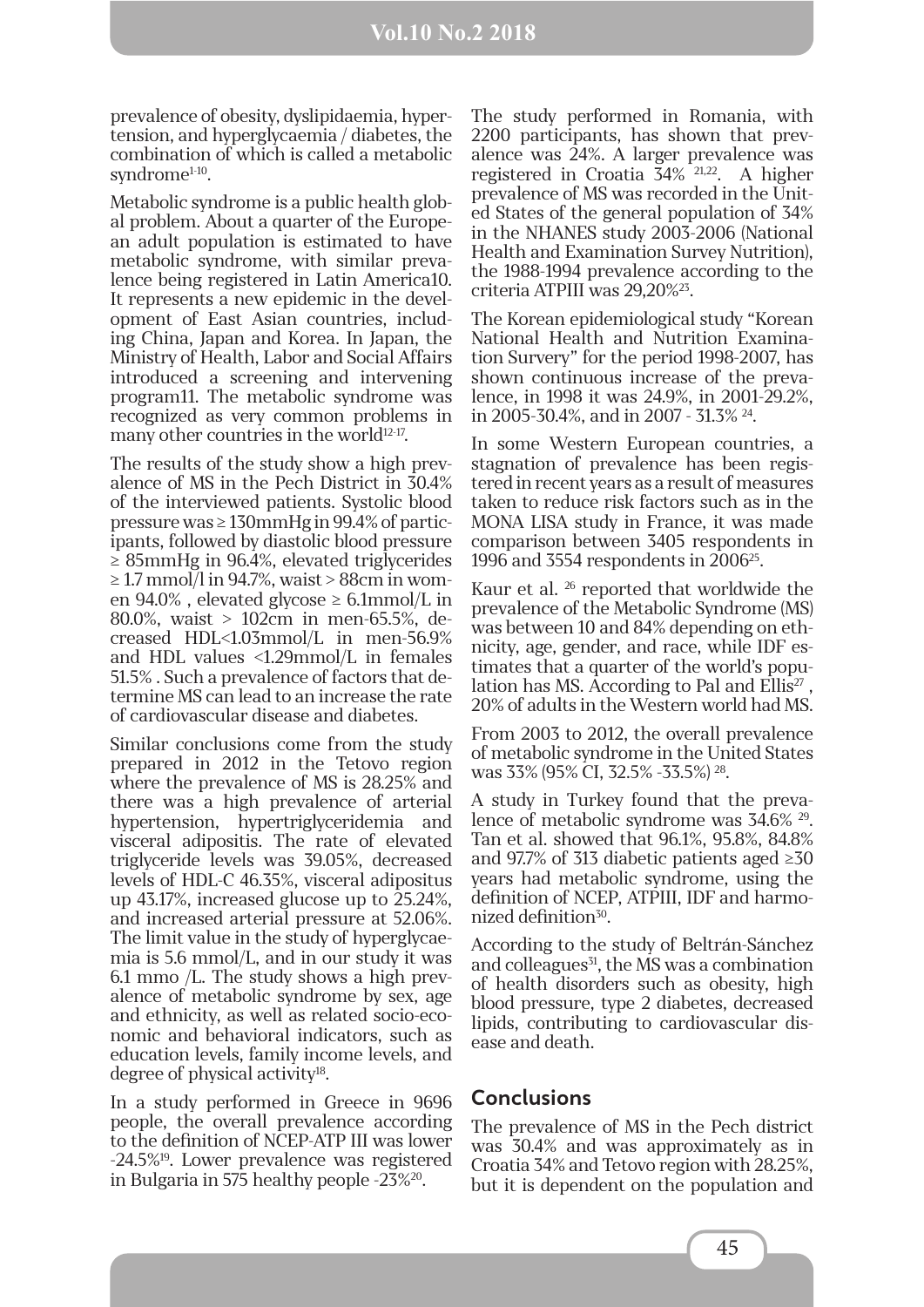definitions used.

The prevalence of systolic blood pressure  $\geq$  130 mmHg is 99.4% and the prevalence of diastolic blood pressure  $\geq 85$  mmH was 96.4%. Prevalence of elevated triglycerides  $\geq$  1.7 mmol/L was 94.7%. The prevalence of waist > 88cm in women was 94.0% and waist > 102cm in men was 65.5%. Prevalence of increased glucose  $\geq 6.1$ mmol/L was 80.0%. Prevalence of reduced HDL <1.03mmol/L in men -56.9% and HDL values <1.29 mmol / L in women 51.5%

## **References**

- 1. Borch-Johnsen K. The metabolic syndrome in a global perspective. Dan Medical Bulletin 2007; 54(2):157-159.
- 2. K. G. M. M. Alberti, R. H. Eckel, S. M. Grundy et al. Harmonizing the metabolic syndrome: a joint interim statement of the international diabetes federation task force on epidemiology and prevention; National Heart, Lung, and Blood Institute; American Heart Association; World Heart Federation; International Atherosclerosis Society; International Association for the study of obesity. Circulation 2009;120(16): 1640–1645.
- 3. Leslie B. Metabolic syndrome: Historical perspectives. The American Journal of the Medical Sciences 2005; 330(6): 264-268.
- 4. Lam DW, LeRoith D. Metabolic Syndrome. South Dartmouth (MA): MD-Text.com, Inc.; 2000-.2017 . Available at https://www.ncbi.nlm.nih.gov/ books/NBK278936/
- 5. Executive summary of the third report of the National Cholesterol Education Program (NCEP) expert panel on detection, evaluation, and treatment of high blood cholesterol in adults (Adult Treatment Panel III). JAMA 2001; 285:2486-2497.
- 6. Grundy S, Cleeman J, Daniels S, Donato K, Eckel B, Franklin B, Gordon D, Krauss R, Savage R, Smith S, Spertus J and Costa F. Diagnosis and management of the metabolic syndrome: An American Heart association/National Heart, Lung and Blood Institute Scien-

tific Statement: Executive Summary. Circulation 2005; 112: 285-290.

- 7. Desroches S, Lamarche B. The evolving definitions and increasing prevalence of the metabolic syndrome. Applied Physiology Nutrition and Metabolism 2007; 32(1): 23–32.
- 8. Kolovou GD, Anagnostopoulou KK, Salpea KD, Mikhailidis DP. The prevalence of metabolic syndrome in various populations. The American Journal of the Medical Sciences 2007; 333 (6): 362–371.
- 9. Ford ES. Prevalence of the metabolic syndrome defined by the International Diabetes Federation among adults in the U.S. Diabetes Care 2005; 28: 2745– 2749
- 10. Grundy SM. Metabolic syndrome pandemic. Arterioscler Thromb Vasc Biol 2008; 28(4):629-36.
- 11. Kohro T, Furui Y, Mitsutake N, et al. The Japanese national health screening and intervention program aimed at preventing worsening of the metabolic syndrome. Int Heart J 2008; 49(2):193-203.
- 12. Kolovou GD, Anagnostopoulou KK, Salpea KD, et al. The prevalence of metabolic syndrome in various populations. Am J Med Sci 2007; 333(6):362- 71.
- 13. Hu G, Lindstrom J, Jousilahti P, et al. The increasing prevalence of metabolic syndrome among Finnish men and women over a decade. J Clin Endocrinol Metab 2008; 93(3):832-836.
- 14. Erem C, Hacihasanoglu A, Deger O, et al. Prevalence of metabolic syndrome and associated risk factors among Turkish adults: Trabzon MetS study. Endocrine 2008; 33(1):9-20.
- 15. Mahadik SR, Deo SS, Mehtalia SD. Increased prevalence of metabolic syndrome in non-obese Asian Indian-an urban-rural comparison. Metab Syndr Relat Disord 2007; 5(2):142-152 .
- 16. Mokan M, Galajda P, Pridavkova D, et al. Prevalence of diabetes mellitus and metabolic syndrome in Slovakia. Diabetes Res Clin Pract 2008; 81(2):238- 242.